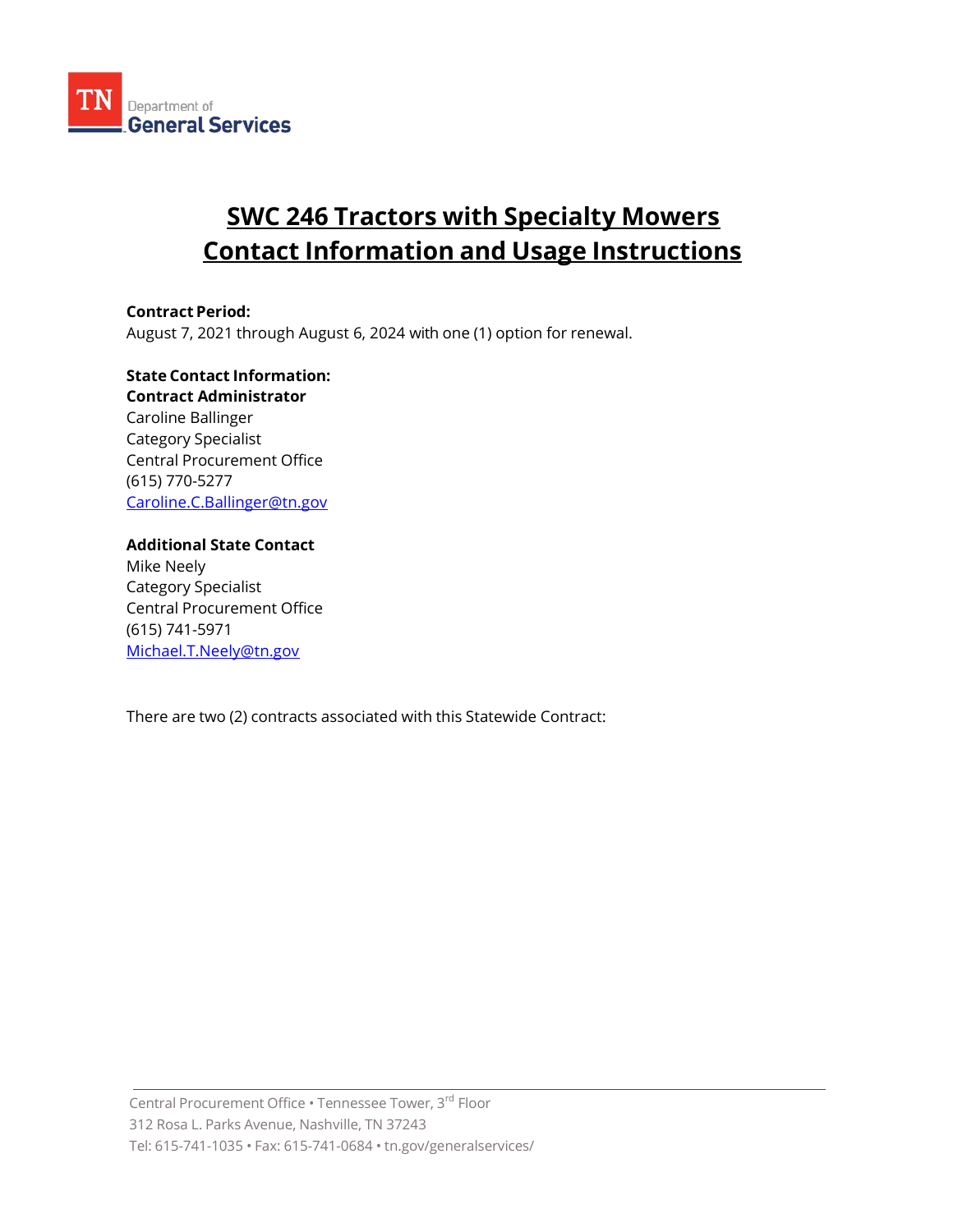Department of **General Services** 

## Supplier Information:

Company Name: CMI Equipment Edison Contract: 71645 Supplier Number: 1052 Mailing Address: PO Box 78098 Nashville, TN 37207 Contact: Zach Young Phone: 615-227-7800 Email: zach@cmiequip.com

Company Name: Chattanooga Tractor and Equipment Edison Contract: 71597 Supplier Number: 72348 Mailing Address: 2034 Polymer Dr. Chattanooga, TN 37421 Contact: Nick Topping Phone: 423-892-5725 Email: ntopping@chattanoogatractor.com

Company Name: Chambers American Products Edison Contract: 71667 Supplier Number: 81959 Mailing Address: 2576 Ditney Rd Trl Pioneer, TN 37847 Contact: Richard Chambers Phone: 423-663-3723 Email: capmowers@highland.net

Company Name: Hutson Inc. Edison Contract: 71639 Supplier Number: 87283 Mailing Address: 411 Alfred Thun Rd Clarksville, TN 37040

Central Procurement Office • Tennessee Tower, 3rd Floor 312 Rosa L. Parks Avenue, Nashville, TN 37243 Tel: 615-741-1035 • Fax: 615-741-0684 • tn.gov/generalservices/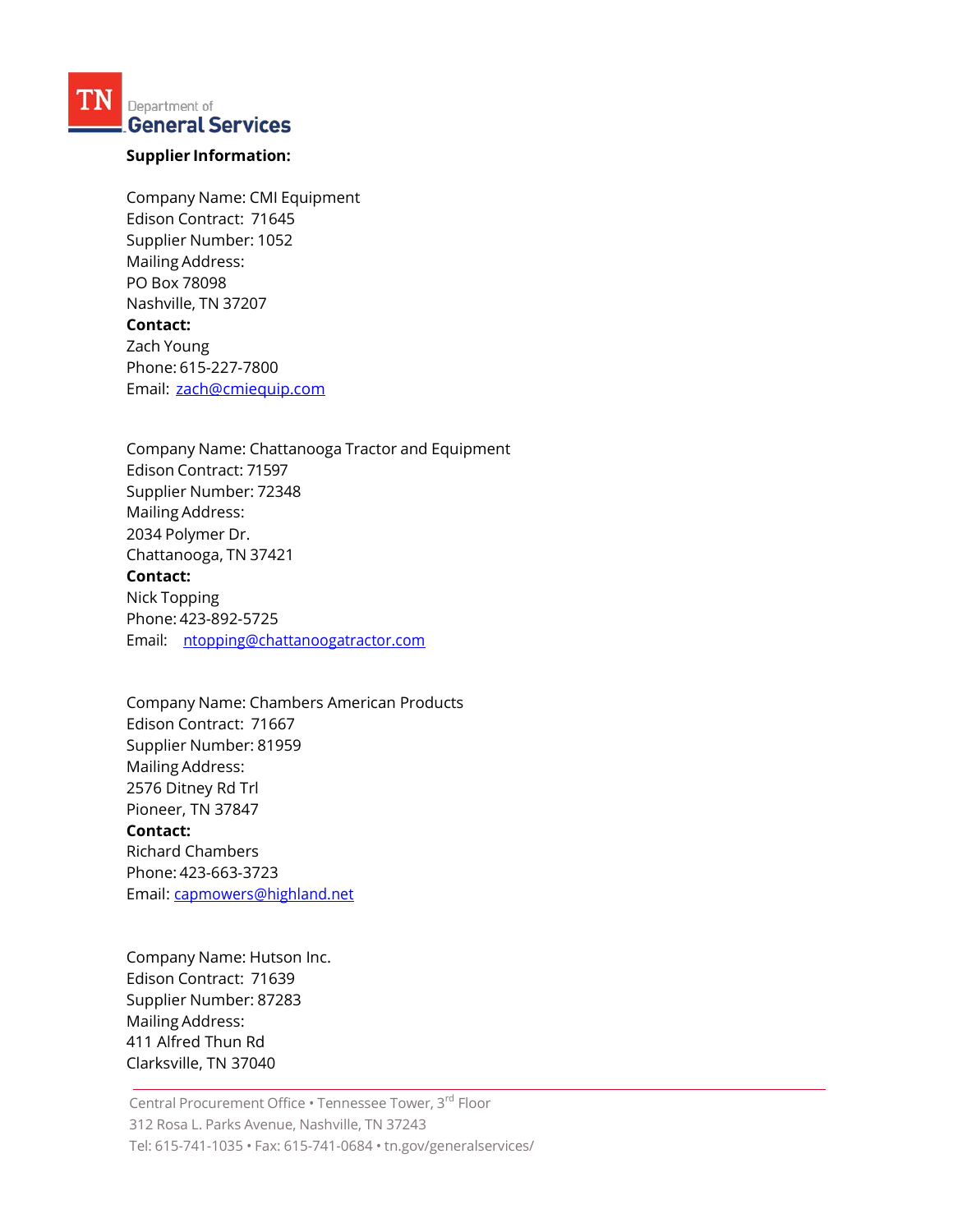

Contact: Alex Hahn Phone: 931-647-0029 Email: ahahn@hutsoninc.com

Company Name: TriGreen Equipment Edison Contract: 71659 Supplier Number: 351 Mailing Address: 1776 TriGreen Dr N Athens, AL 35611 Contact: Clint Sides Phone: 615-598-5569 Email: clintsides@trigreen.com

Company Name: Plateau Truck & Tractor Edison Contract: 71675 Supplier Number: 75754 Mailing Address: PO Box 2505 Crossville, TN 38557 Contact: Kevin Padgett Phone: 931-335-6432 Email: kpadgett@tractorstore.com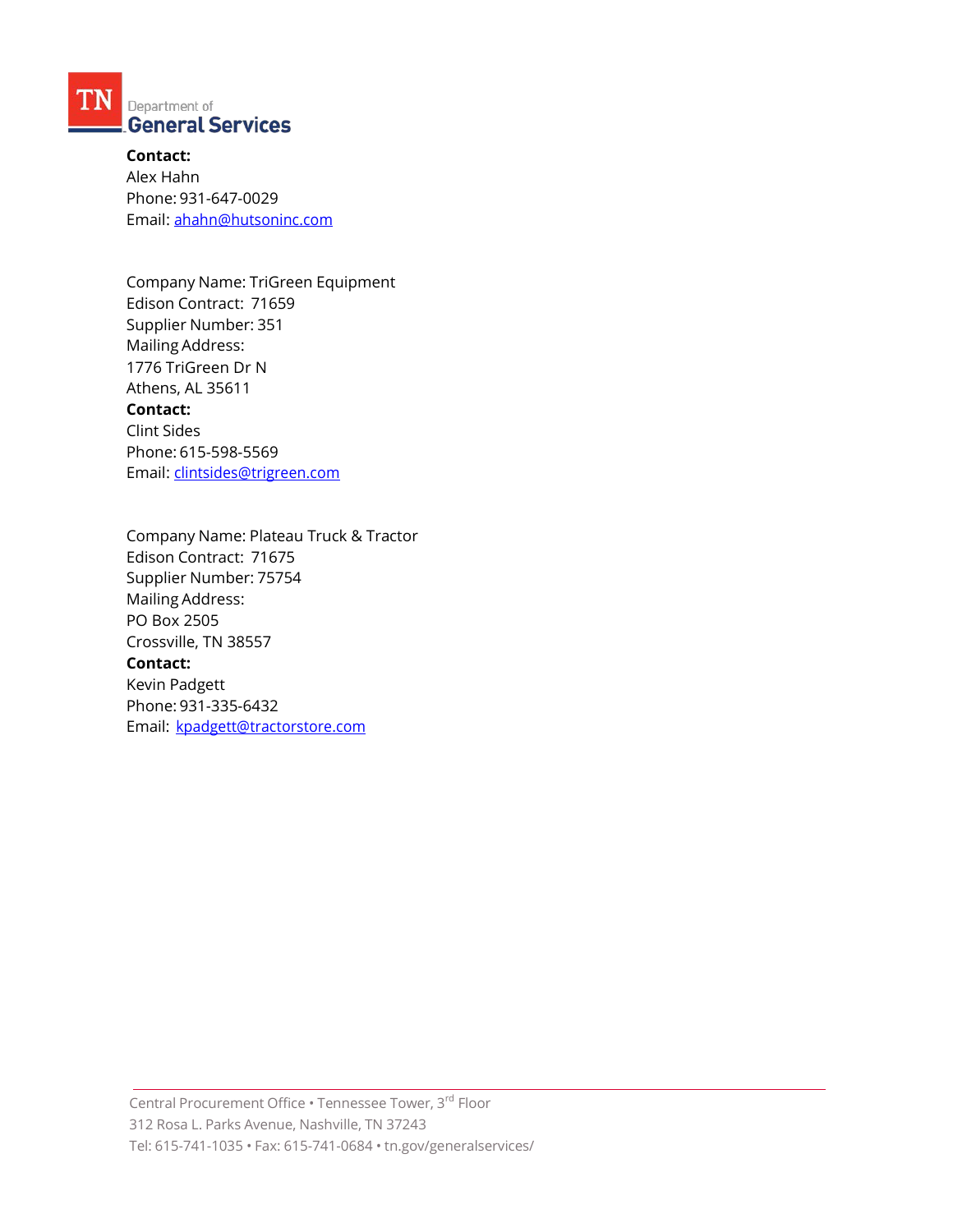

| <b>Award Winner</b> | <b>Tractor Brand/Mower/Region</b>                 |
|---------------------|---------------------------------------------------|
|                     | <b>New Holland</b>                                |
|                     | 22' Gear Pump Boom Mower With Tractor Tiger       |
| Chattanooga Tractor | Bengal 22 (NH TS6.120) Regions 1-3                |
| Chattanooga Tractor | 24' Gear Pump Boom Mower With Tractor Tiger       |
|                     | Bengal 24 (TS6.120) Regions 1-3                   |
| Chattanooga Tractor | 28' Gear Pump Boom Mower With Tractor Tiger Sabre |
|                     | 28 (NH T6.175) Regions 1-3                        |
| Chattanooga Tractor | 60_in_Double_Deck_Side_Rotary with Tractor Tiger  |
|                     | TSR60(NH Powerstar 100) Regions 1-3               |
| Chattanooga Tractor | Side Rotary Mower With Tractor Tiger TSR60(NH     |
|                     | Powerstar 100) Regions 1-3                        |
| Chattanooga Tractor | 22' Gear Pump Boom Mower With Tractor Tiger       |
|                     | Bengal 22( NH T6.145) Regions 1-3                 |
| Chattanooga Tractor | 24' Gear Pump Boom Mower With TractorTiger        |
|                     | Bengal 24 (NH T6.1145) Regions 1-3                |
| Chattanooga Tractor | 28' Gear Pump Boom Mower With Tractor Tiger Sabre |
|                     | 28 (NH T6.175) Regions 1-3                        |
| Chattanooga Tractor | 60_in_Double_Deck_Side_Rotary with Tractor Tiger  |
|                     | TSR60 (NH Powerstar 100) Regions 1-3              |
| Chattanooga Tractor | Side Rotary Mower With Tractor Tiger TSR60( NH    |
|                     | Powerstar 100) Regions 1-3                        |
| Chattanooga Tractor | 22' Gear Pump Boom Mower With Tractor Tiger       |
|                     | Bengal 22 (NH T5.120) Regions 1-3                 |
| Chattanooga Tractor | 24' Gear Pump Boom Mower With Tractor Tiger       |
|                     | Bengal 24 (NH T5.120) Regions 1-3                 |
| Chattanooga Tractor | 22' Gear Pump Boom Mower With Tractor Tiger       |
|                     | Bengal 22 (NH T5.120) Regions 1-3                 |
| Chattanooga Tractor | 24' Gear Pump Boom Mower With Tractor Tiger       |
|                     | Bengal 24 (NH T5.120) Regions 1-3                 |
| Chattanooga Tractor | 28' Gear Pump Boom Mower With Tractor Tiger Sabre |
|                     | 28(NH T6.175) Regions 1-3                         |
| Chattanooga Tractor | 60_in_Double_Deck_Side_Rotary with Tractor Tiger  |
|                     | TSR60 (NH Powerstar 100) Regions 1-3              |
|                     | <b>Massey Ferguson</b>                            |
| Chattanooga Tractor | 22' Gear Pump Boom Mower With MF Tractor Tiger    |
|                     | Bengal 22( MF 5711S) Regions 1-3                  |
| Chattanooga Tractor | 24' Gear Pump Boom Mower With MF Tractor Tiger    |
|                     | Bengal 24( MF 5711S) Regions 1-3                  |
| Chattanooga Tractor | 60_in_Double_Deck_Side_Rotary with Tractor Tiger  |
|                     | TSR60 (MF 5711S) Regions 1-3                      |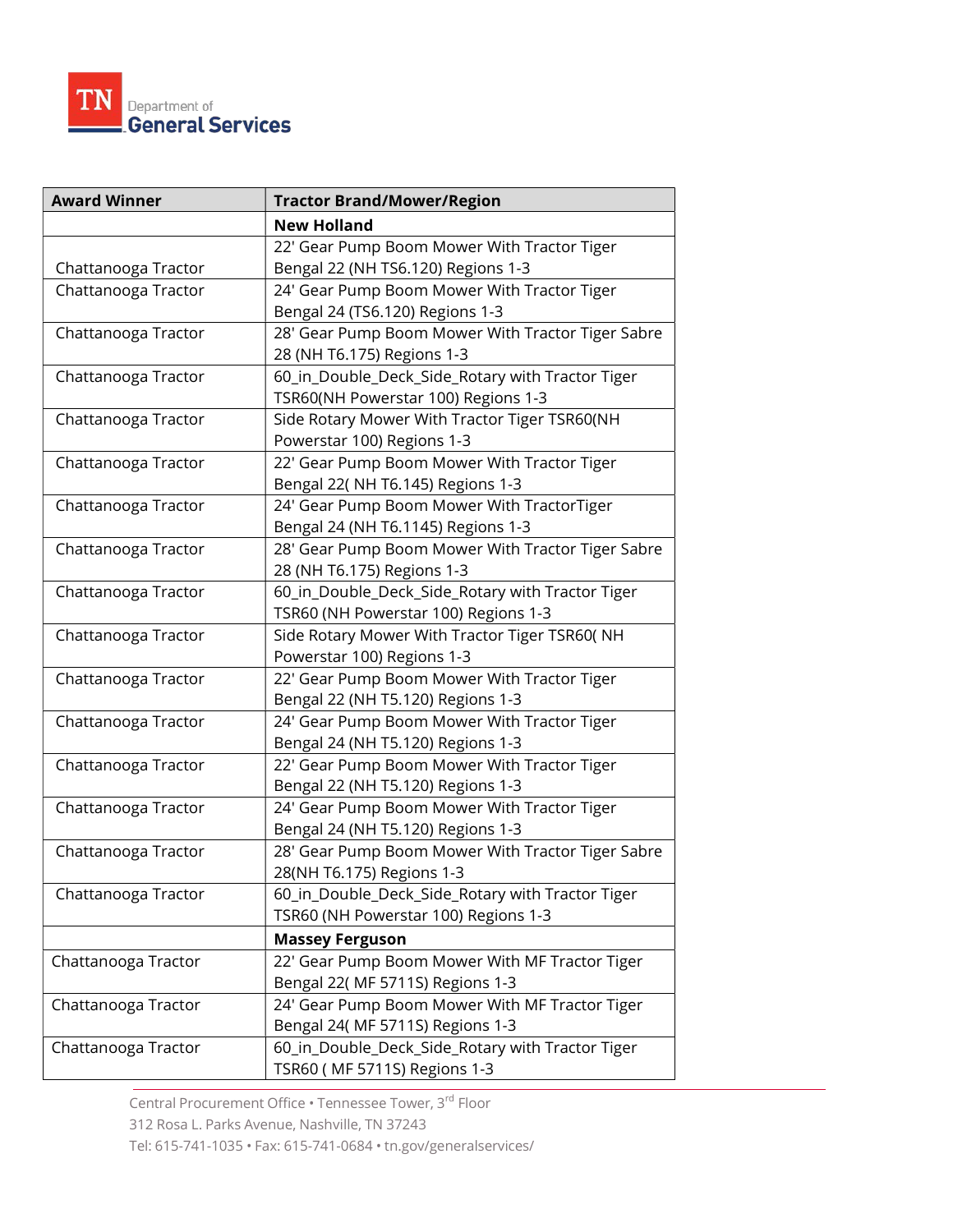

| Chattanooga Tractor     | Side Rotary Mower With Tractor, Tiger TSR60 (MF<br>5711S) Regions 1-3                             |
|-------------------------|---------------------------------------------------------------------------------------------------|
|                         | <b>John Deere</b>                                                                                 |
| <b>CMI</b>              | 22ft Piston Pump Boom Mower With Tractor Alamo<br>Machete (Deere 6110M)110HP All Regions          |
|                         |                                                                                                   |
| Hutson                  | 24-27 ft Extendable Boom Mower With Tractor Alamo<br>Maverick (Deere 6130M)130HP All Regions      |
| Hutson                  | 27-30 ft Extendable Boom Mower With Tractor Alamo<br>Maverick (Deere 6145M)145HP All Regions      |
| Hutson                  | 60_in_Self_Leveling_Side Mower with Tractor Alamo<br>Brahma (Deere 5090E Cab 4WD)90HP All Regions |
| Hutson                  | 60_in_Self_Leveling_Side_Flail_with Tractor Alamo<br>Brahma (Deere 5090E Cab 4wd)90HP All Regions |
| Hutson                  | 22' Gear Pump Boom Mower With Tractor Alamo<br>Samurai 22' (Deere 6110M)110HP All Regions         |
| Hutson                  | 22ft Piston Pump Boom Mower With Tractor Alamo<br>Machete 3 (Deere 6110M)110HP All Regions        |
|                         |                                                                                                   |
| Tri Green               | 22' Gear Pump Boom Mower With Tractor Tiger<br>Bengal 22 (Deere 6110M)110HP All Regions           |
| Tri Green               | 24' Gear Pump Boom Mower With Tractor Tiger 24<br>(Deere 6110M)110HP All Regions                  |
| Tri Green               | 28' Gear Pump Boom Mower With Tractor Tiger Sabre<br>28 (Deere 6145M)145HP All Regions            |
| Tri Green               | 60_in_Double_Deck_Side_Rotary with Tractor Tiger<br>TSR60 (Deere 5090E)90HP All Regions           |
| Tri Green               | 60_in_Self_Leveling_Side_Flail_with Tractor Tiger<br>TSF63 (Deere 5090E)90HP All Regions          |
|                         |                                                                                                   |
| Chambers American       | CAP 600B with 24' Boom with 60" rotary axle head-All                                              |
| Products                | Regions                                                                                           |
|                         |                                                                                                   |
| Plateau Truck & Trailer | Evergreen America Model Aspen Fast 7 with 23ft<br>boom - All Regions                              |

Discounts on Tractor Options/Parts and Mower Parts vary by awarded dealer, please reference individual contracts. Also, the purchase and installation of the boom mowers is listed in each contract for reference as needed.